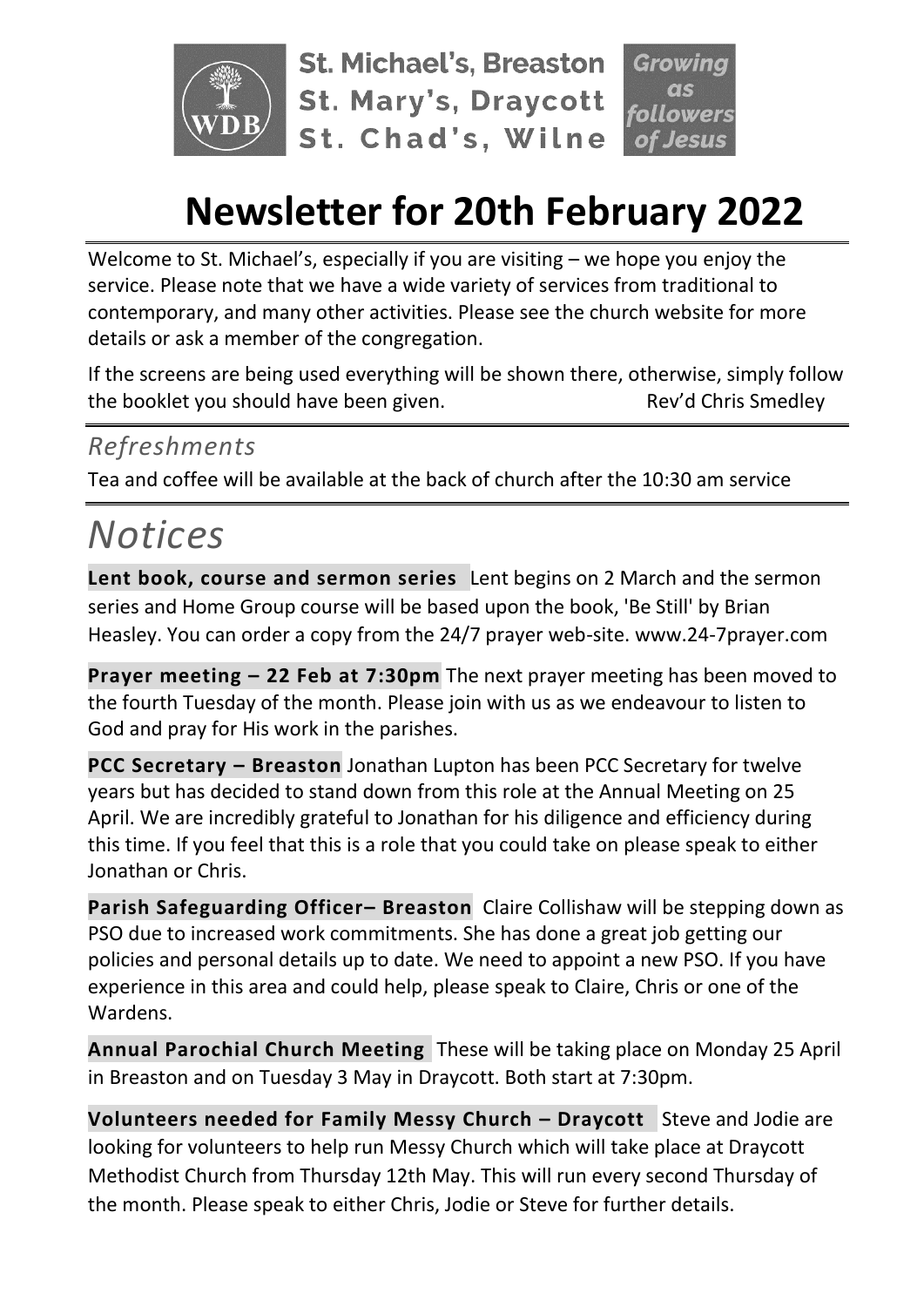**Help required** We are going to be running Experience Easter for 4 classes from Firfield Primary School at St Michael's, Breaston on Tuesday 5th April and we are asking for volunteers to help with this amazing opportunity. It would run for a full day in order to accommodate the 4 classes that would like to attend. If you are able to help, please contact one of us ASAP. Thank you in advance, Steve, Chris & Jodie.

**Conversations about Evangelism** The purpose of this evening is to have an open conversation about how we as a church can effectively share the Christian faith with our communities. There are of course many ways of doing this, but we want to find the path(s) God is leading us to enable us to move forward together. Please join us on Monday 14th March at 7:15pm. All welcome especially those who may not feel confident in this area but have a desire to see people coming to faith.

#### **Refugee Project – Erewash Community Sponsorship**



**Calling All Local Landlords** Do you wish to help a refugee family in need, to help them settle within our community? We are looking for a minimum of a 2 bedroom house in Breaston, Draycott or Long Eaton, to house a refugee family within a Home Office backed scheme, known as Community Sponsorship. We are looking for available properties in the next 2-6 months. Please email us if you would like to discuss further –

erewash rcs@gmail.com or speak to Annie Noble, Sarah Warburton or Rachel Lacey.

**Getting crafty!** After great success with the Christmas Crafts, we're planning to make and sell Spring crafts to raise funds for the Refugee Project. Please get in touch with Sarah Batten-Plowright, 07855 429 544, if you would like to be a part of this. All abilities and talents welcome!

**Ash Wednesday (Wednesday 2nd March)** There will be a Communion Service at 10:30am in St. Michael's Church which will include ashing.

**Baby Basics Long Eaton** will be joining Sunbeams on Monday 28th February and will be bringing free clothes for children ages 3 months – 5 years for families in need. If you know anyone who will benefit from this, please encourage them along. The session will be free and we are also encouraging donations. Key items needed can be found here: [www.facebook.com/bundlesofhopeandbabybasicslongeaton](http://www.facebook.com/bundlesofhopeandbabybasicslongeaton)

**Vision Meeting for Childrens work** This will be taking place on Sunday 6th March at 4pm in the Church Office.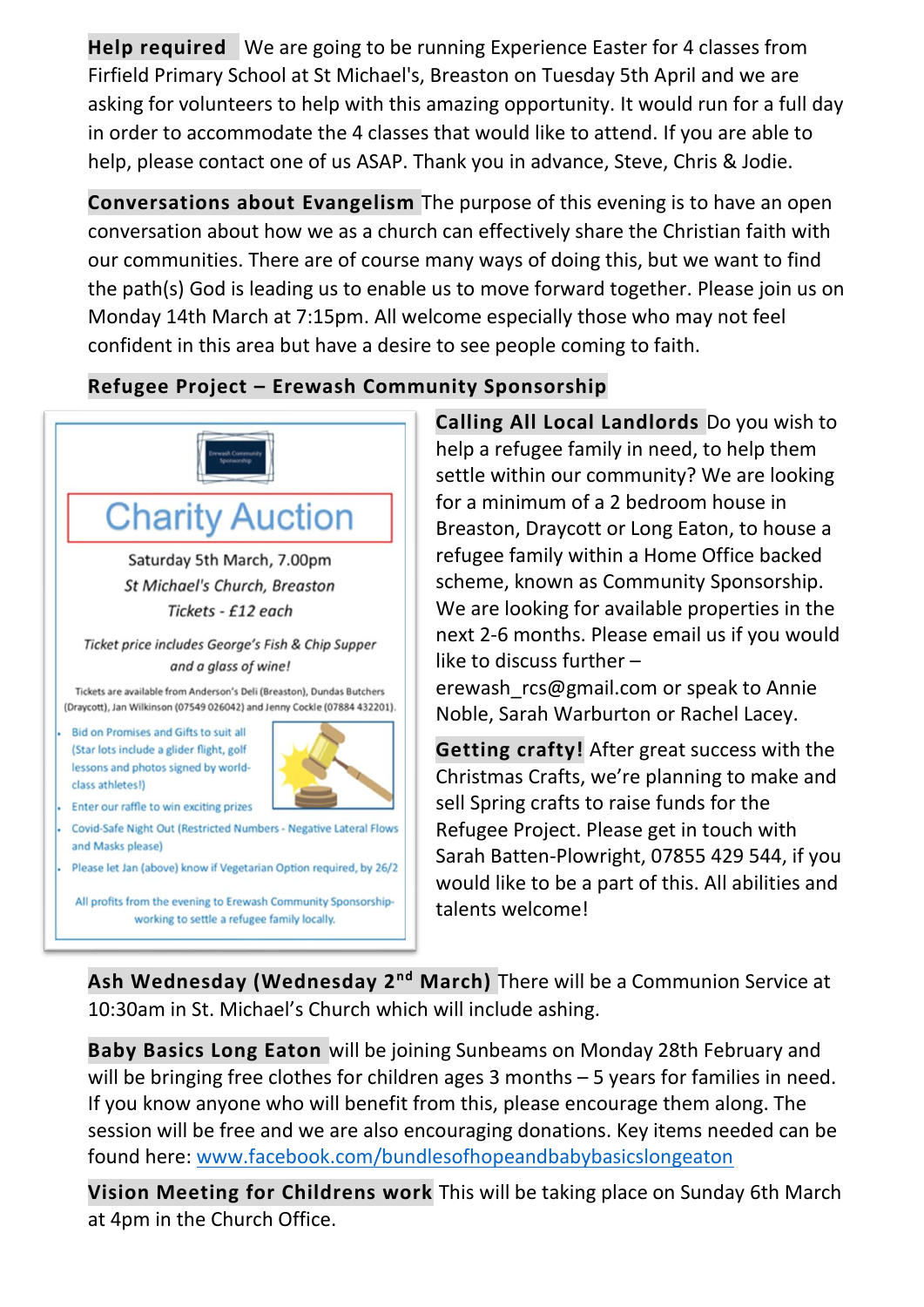**Daily Prayer:** We hold a short service of Daily Prayer on our public Facebook page from **Monday to Thursday only** starting at 9.30 am. We are currently using the 'Northumbrian Community Daily Prayer' which is available on the internet. Alternatively, you can purchase the service book. The readings we will be having are as follows:

|      |                  | Not on Facebook this week | Not on Facebook |                |              |                                                  |
|------|------------------|---------------------------|-----------------|----------------|--------------|--------------------------------------------------|
| w/c  | Mon              | Tue                       | Wed             | Thu            | Fri          | Sat                                              |
| 20th | Jms $3:13$ -end. | $Jms$ 4: 1 - 10.          | Jms 4:13-end.   |                |              | Jms $5:1 - 6$ , Jms $5:9 - 12$ , Jms $5:13 - 12$ |
| Feb  | Mk 9: 4-29       | Mk 9: 30-37               | Mk 9: 38 -40    | Mk 9:41 -end I | Mk 10:1 - 12 | Mk 10: 13 - 16                                   |

*All other service details are at the end of the newsletter*

**Dementia Friendly Breaston** As part of the Dementia Friendly Breaston initiative being spearheaded by the Parish Council there is an opportunity for church members to become "Dementia Friends" – this involves attending a brief workshop (of around an hour's duration) provided by the Alzheimers Society. In the workshop, the disease is explored, and perhaps more importantly, how people can support those living with dementia is discussed. We hope that this will take place in church some time over the next couple of months. It will be especially useful for anyone involved in supporting people in any of the activities we do either in church or as an outreach activity. A number of those involved in the Renew Well-being Café have signed up to attend but it is open to all in the church who are interested. Although we don't yet have a firm date, if you are interested in becoming a Dementia Friend via this short workshop please let Anne Long know by email: aslan.aep@talktalk.net or telephone 01332 989563 and she can let you have further details in due course.

**Men's Danger Club** Our February event is to experience daring rescues in the local counties, the floods in Carisle, the Lockerbie and Kegworth Air Disasters and many others by the Derby Mountain Rescue Team. Join us at St. Mary's Church Hall, Draycott on Friday 25th February at 7:30pm. £5.00 which includes your first pint or soft drink and a donation to the charity. Contact John Skinner at church or on 07887 389 779.

### *Giving*

We are most grateful for your continued financial support in these challenging times. It really is greatly appreciated!

Please do consider giving by standing order, BACS or cheque if possible. This reduces cash handling and physical journeys to the bank which is much safer for all involved. If you feel able to give a one-off gift or to increase your giving by standing order, that would also be greatly appreciated. Thank you.

Please contact the Treasurer at [treasurer@wdbchurches.org.uk](mailto:treasurer@wdbchurches.org.uk) or the church office at [office@wdbchurches.org.uk](mailto:office@wdbchurches.org.uk) for bank details or Gift Aid forms.

If you have a smartphone, you can also give using your mobile phone by scanning this code for St. Michael's but please be aware that a service charge is deducted by the provider:  $\rightarrow \rightarrow \rightarrow \rightarrow \rightarrow \rightarrow$ 



*Scan to give online*